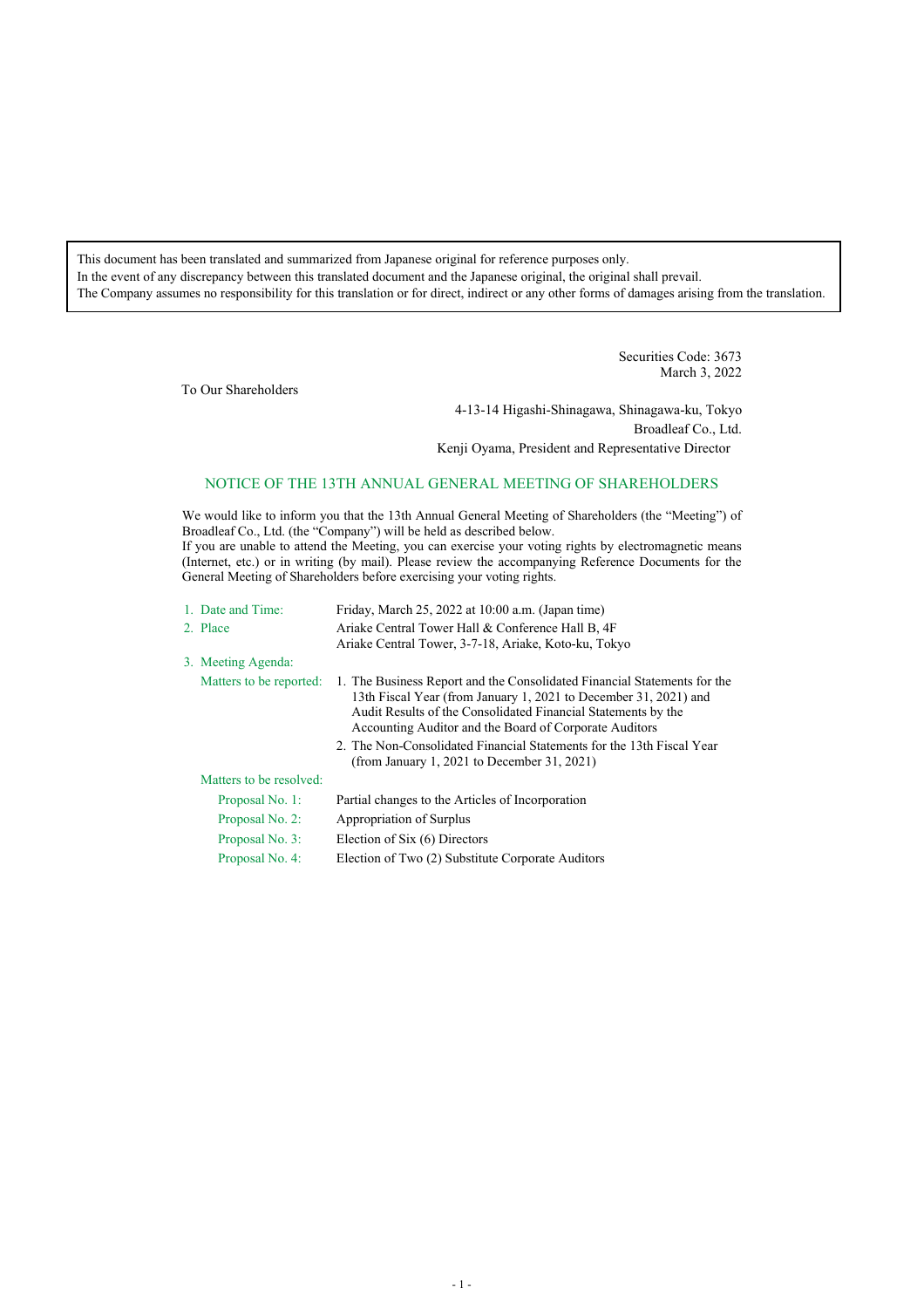#### 4. Guide to Exercising Voting Rights

- (1) If you exercise your voting rights in writing (by mail) Please indicate your vote for or against the proposals on the enclosed Voting Rights Exercise Form and return it so that it is received by 5:30 p.m. on Thursday, March 24, 2022 (Japan time).
- (2) If you exercise your voting rights by electronic means (Internet, etc.)

Please visit the Company's designated voting website (https://soukai.mizuho-tb.co.jp/), after confirming the "Instructions for Voting via the Internet" on page 4 in Japanese version of the Meeting's booklet, vote for or against the proposals, by 5:30 p.m. on Thursday, March 24, 2022 (Japan time), in accordance with the instructions on the screen.

In addition, the electronic platform for exercising voting rights operated by Investor Communications Japan Inc. (ICJ, Inc.) is available to institutional investors.

(3) If you exercise your voting rights more than once:

If you exercise your voting rights both by electronic means (Internet, etc.) and in writing (by mail), regardless of the date your Voting Rights Exercise Form is received, only the voting rights you exercise by electronic means (Internet, etc.) will be counted.

If you exercise your voting rights more than once by electronic means (Internet, etc.), only the voting rights you exercise last will be counted.

➢ If you plan to attend in person, please present the enclosed Voting Rights Exercise Form at the reception desk upon your arrival.

For the purpose of saving resources, we will refrain from distributing related materials. So please be sure to bring this notice with you.

➢ The consolidated statements of changes in equity and notes to the consolidated financial statements and the nonconsolidated statements of changes in equity and notes to the non-consolidated financial statements are not included in a notice of convocation because they are published on the Company's website (https://www.broadleaf.co.jp/ir/stock/meeting/) pursuant to laws and regulations and provisions in Article 14 of the Articles of Incorporation.

The consolidated statements of changes in equity and notes to the consolidated financial statements and the nonconsolidated statements of changes in equity and notes to the non-consolidated financial statements, which are published on the Company's website, are documents audited by the Accounting Auditor and the Corporate Auditor, and the audit report is provided on subsequent pages (pages 49 to 54 in Japanese version of the Meeting's booklet) in this notice of convocation.

- ➢ Any changes in the Business Report, consolidated financial statements, non-consolidated financial statements, or Reference Documents for the General Meeting of Shareholders will be reported on the Company's website (https://www.broadleaf.co.jp/ir/stock/meeting/) or (https://www.broadleaf.co.jp/english/ir/stock/meeting/).
- $\triangleright$  Reception will begin at 9:00 a.m. (Japan time)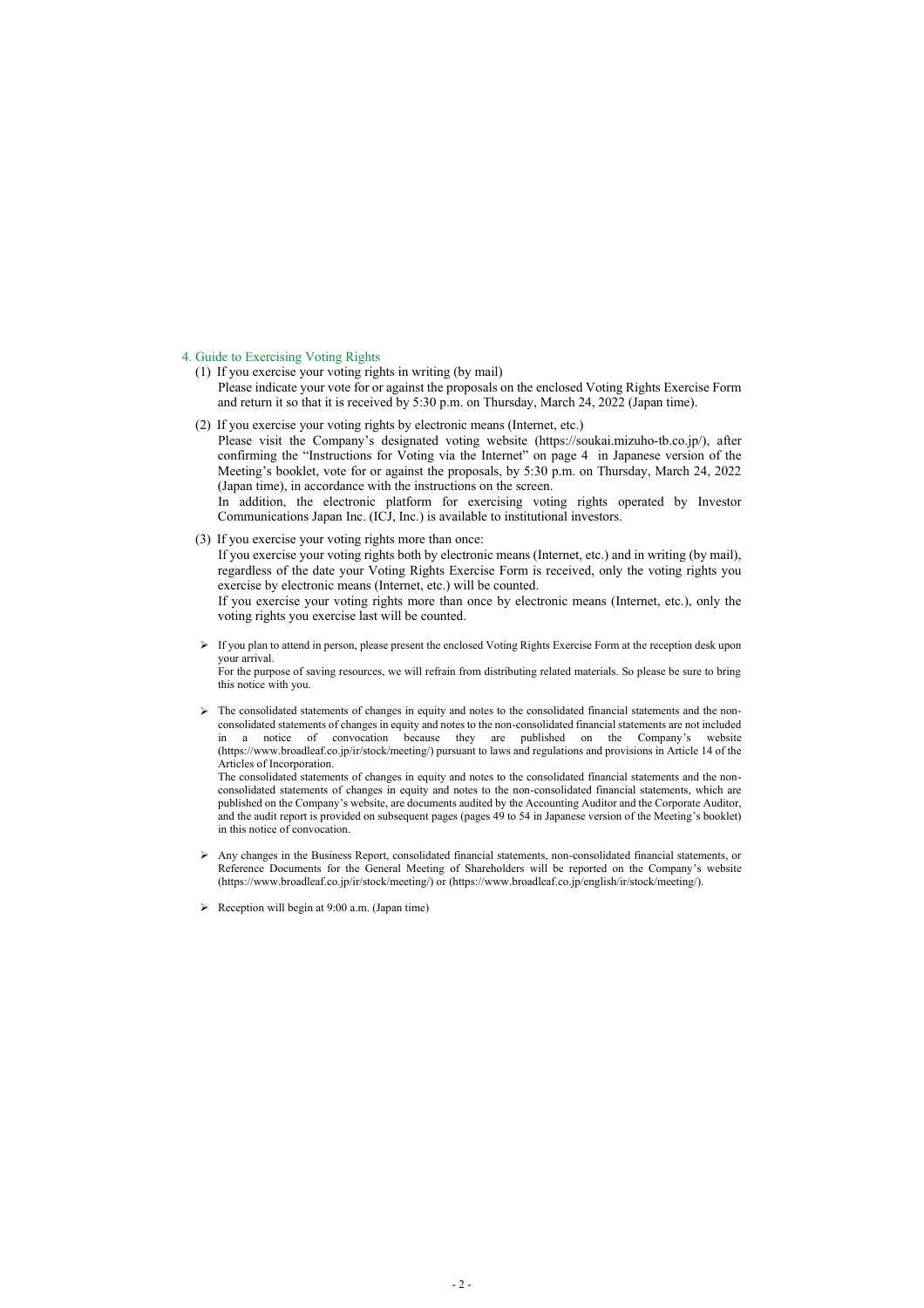### Reference Documents for the General Meeting of Shareholders

Proposal No. 1: Partial changes to the Articles of Incorporation

1. Reason for proposal

The amended provisions stipulated in the proviso of Article 1 of the Supplementary Provisions of the Act Partially Amending the Companies Act (Act No.70 of 2019) are due to come into effect on September 1, 2022. Accordingly, the Company proposes changes to its Articles of Incorporation to prepare for adoption of a system for the electronic provision of materials for the General Meeting of Shareholders. Details are as follows.

- (1) Article 14, Paragraph 1 in the proposed changes stipulates to the effect that the Company shall take the measure for electronic provision of materials with respect to information that constitutes the content of reference materials for the General Meeting of Shareholders.
- (2) Article 14, Paragraph 2 in the proposed changes shall establish provisions to limit the scope of matters to be stated in the document that shall be issued to shareholders who request the issuance of the document.
- (3) The provisions "Disclosure via Internet of Reference Document for General Meeting of Shareholders, etc. and Deemed Provision" (Article 14 of the current Articles of Incorporation) will be made unnecessary, and the Company proposes deleting these provisions.
- (4) With the establishment and deletion of provisions described above, supplementary provisions on effective date, etc. shall be established.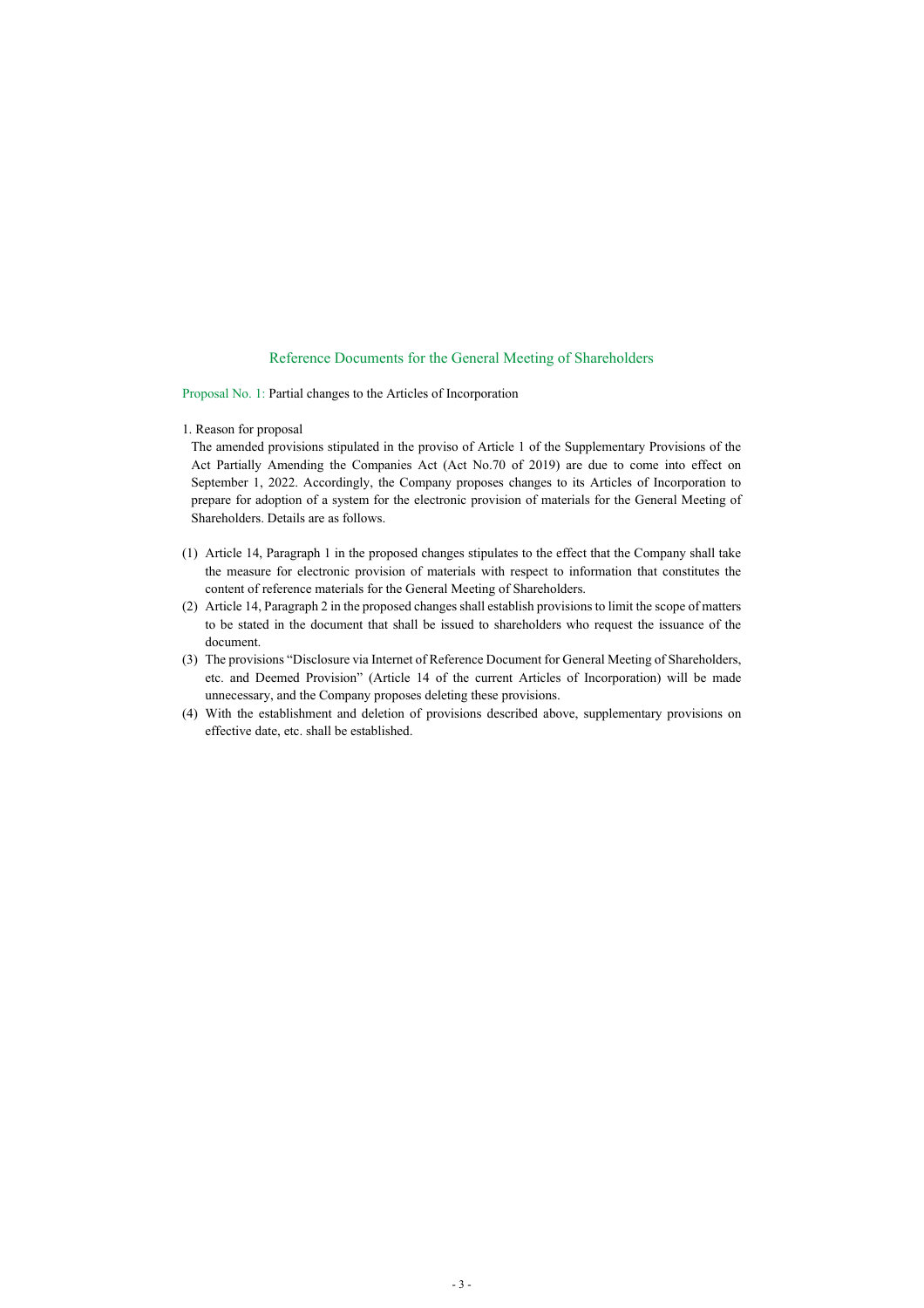# 2. Details of changes

Details of the changes are as follows.

|                                                                                                                                                                                                                                                                                                                                                                                                                                                                                                                                                                                                                                           | (The changes are underlined.)                                                                                                                                                                                                                                                                                                                                                                                                                                                      |
|-------------------------------------------------------------------------------------------------------------------------------------------------------------------------------------------------------------------------------------------------------------------------------------------------------------------------------------------------------------------------------------------------------------------------------------------------------------------------------------------------------------------------------------------------------------------------------------------------------------------------------------------|------------------------------------------------------------------------------------------------------------------------------------------------------------------------------------------------------------------------------------------------------------------------------------------------------------------------------------------------------------------------------------------------------------------------------------------------------------------------------------|
| Current Articles of Incorporation                                                                                                                                                                                                                                                                                                                                                                                                                                                                                                                                                                                                         | Proposed changes                                                                                                                                                                                                                                                                                                                                                                                                                                                                   |
| <u>Article 14</u><br>(Disclosure via Internet and Deemed Provision of<br>Reference Documents, etc. for General Meetings<br>of Shareholders)<br>When convening the General Meeting of<br>Shareholders, the Company may deem that the<br>information required to be described or indicated<br>in the reference documents for the General<br>Meeting of Shareholders, business reports,<br>financial statements and consolidated financial<br>statements has been provided to the shareholders<br>when such information is disclosed through a<br>method that uses the Internet in accordance with<br>Ordinances of the Ministry of Justice. | $<$ Delete $>$                                                                                                                                                                                                                                                                                                                                                                                                                                                                     |
| <newly established=""></newly>                                                                                                                                                                                                                                                                                                                                                                                                                                                                                                                                                                                                            | Article 14<br>(Electronic Provision Measure, etc.)<br>1. The Company shall deliver information in<br>reference documents for the General Meeting of<br>Shareholders in an electronic form.<br>2. The Company may omit all or part of information<br>specified in the Ordinance of the Ministry of<br>Justice and provided in an electronic form from<br>documents delivered to shareholders who have<br>requested paper-form documents before the record<br>date of voting rights. |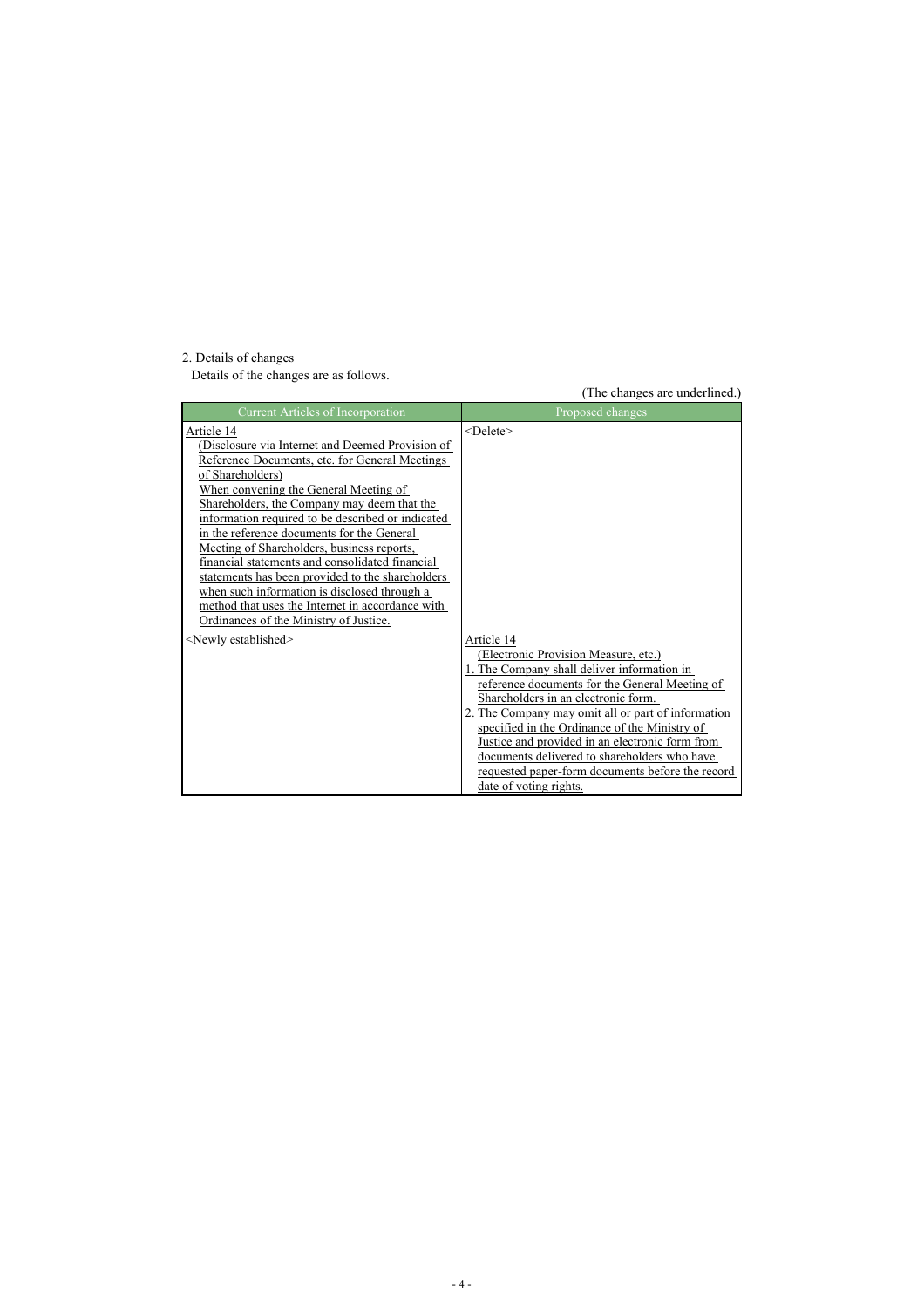| Current Articles of Incorporation | Proposed changes                                                                                                                                                                                                                                                                                                                                                                                                                                                                                                                                                          |
|-----------------------------------|---------------------------------------------------------------------------------------------------------------------------------------------------------------------------------------------------------------------------------------------------------------------------------------------------------------------------------------------------------------------------------------------------------------------------------------------------------------------------------------------------------------------------------------------------------------------------|
| <newly established=""></newly>    | (Supplementary provisions)                                                                                                                                                                                                                                                                                                                                                                                                                                                                                                                                                |
|                                   | 1. The deletion of the Article 14 (Disclosure on the<br>Internet and Deemed Provision of Shareholders'<br>General Meeting Reference Documents, etc.) of<br>the Articles of Incorporation and the addition of<br>Article 14 (Electronic Provision Measure, etc.) of<br>the proposed revision shall take effect on<br>September 1, 2022, the date of enforcement of the<br>revised provision in the proviso of Article 1 of the<br>Supplementary Provisions of the Act Partially<br>Amending the Companies Act (Act No. 70, 2019)<br>(hereinafter, the "Enforcement Date"). |
|                                   | 2. Notwithstanding the provisions of the preceding<br>paragraph, Article 14 of the current Articles of<br>Incorporation shall remain valid for any General<br>Meeting of Shareholders the date of which is a<br>date within $six(6)$ months of the Enforcement<br>Date.                                                                                                                                                                                                                                                                                                   |
|                                   | 3. These Supplementary provisions shall be deleted<br>on the date on which six (6) months have elapsed<br>from the Enforcement Date or the date on which<br>three (3) months have elapsed from the date of the<br>General Meeting of Shareholders under the<br>preceding paragraph, whichever is later.                                                                                                                                                                                                                                                                   |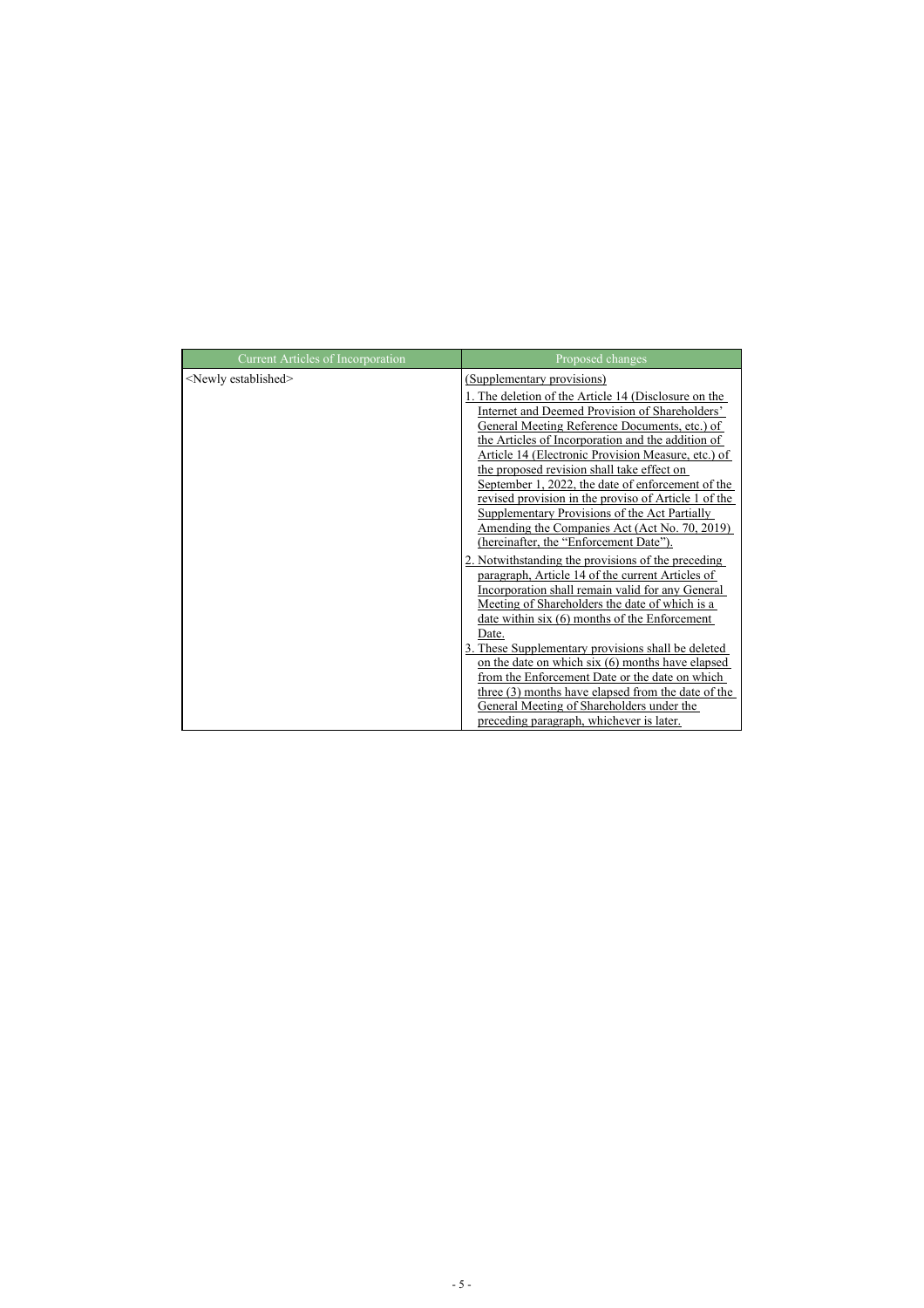#### Proposal No. 2: Appropriation of Surplus

We position the return of profit to our shareholders as an important management issue. For the fiscal year under review, the Company will pay a year-end dividend of 4.7 yen for one share of its common stock (which increases its annual dividend to 8.7 yen per share, including the interim dividend that has been already paid).

- 1. Type of dividend property Cash
- 2. Matters concerning the allocation and total amount of dividend property 4.7 yen per share of common stock of the Company, or 429,448,076 yen in total
- 3. Date on which dividends from surplus shall be effective March 28, 2022

[Reference]

|                                         | 10th Fiscal Year<br>(FY2018) | 11th Fiscal Year<br>(FY2019) | 12th Fiscal Year<br>(FY2020) | 13th Fiscal Year<br>$(FY2021)$ (Forecast) |
|-----------------------------------------|------------------------------|------------------------------|------------------------------|-------------------------------------------|
| Annual dividend<br>per share (Note)     | $12.0$ yen                   | $13.0$ yen                   | $13.2$ yen                   | $8.7$ yen                                 |
| Dividend payout<br>ratio (Consolidated) | 39.5%                        | 36.7%                        | 46.9%                        | 35.2%                                     |

(Note) The abovementioned amounts of the annual dividend show figures that reflect a 2-for-1 common stock split conducted by the Company, which became effective on April 1, 2018.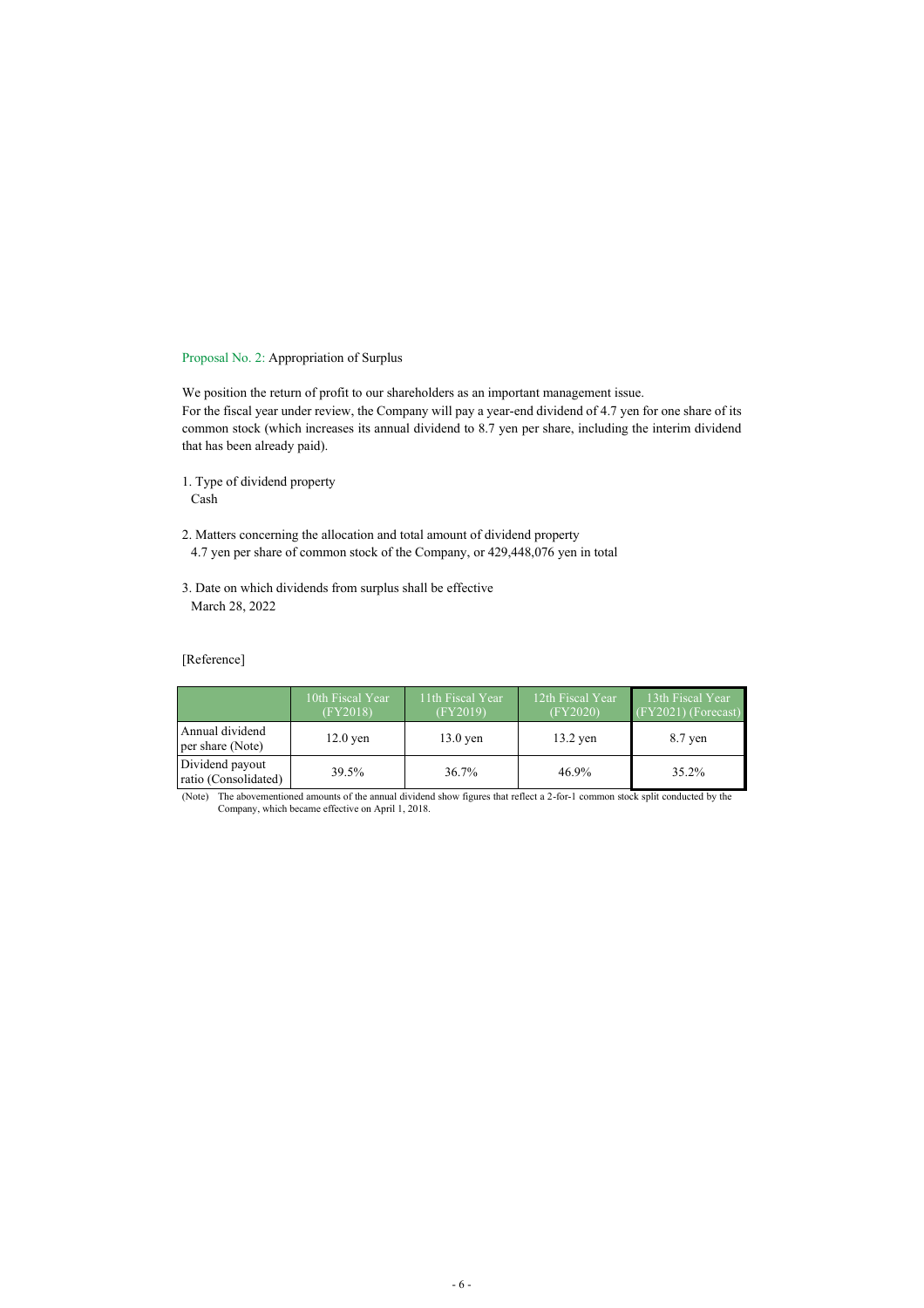# Proposal No. 3: Election of Six (6) Directors

The term of office of all the six (6) directors will expire at the close of this general meeting of shareholders. Accordingly, we propose the election of six (6) directors. The candidates for directors are as follows:

| Candidate<br>No. | Name             | Current positions and<br>responsibilities in the<br>Company | Attendance at<br>meetings of the<br><b>Board of Directors</b> | Properties                                         |
|------------------|------------------|-------------------------------------------------------------|---------------------------------------------------------------|----------------------------------------------------|
|                  | Kenji Oyama      | President and<br>Representative Director                    | 16/16<br>$(100\%)$                                            | Reappointment                                      |
| $\mathfrak{D}$   | Kenichi Yamanaka | <b>Executive Vice President</b><br>and Director             | 16/16<br>$(100\%)$                                            | Reappointment                                      |
| 3                | Morio Kizawa     | <b>External Director</b>                                    | 16/16<br>$(100\%)$                                            | Reappointment<br>External<br>Independent           |
| 4                | Hiroshi Takada   | <b>External Director</b>                                    | 16/16<br>$(100\%)$                                            | Reappointment<br>External<br>Independent           |
| 5                | Risa Tanaka      | <b>External Director</b>                                    | 16/16<br>$(100\%)$                                            | Reappointment<br>External<br>Independent<br>Female |
| 6                | Kumiko Igushi    | <b>External Director</b>                                    | 16/16<br>$(100\%)$                                            | Reappointment<br>External<br>Independent<br>Female |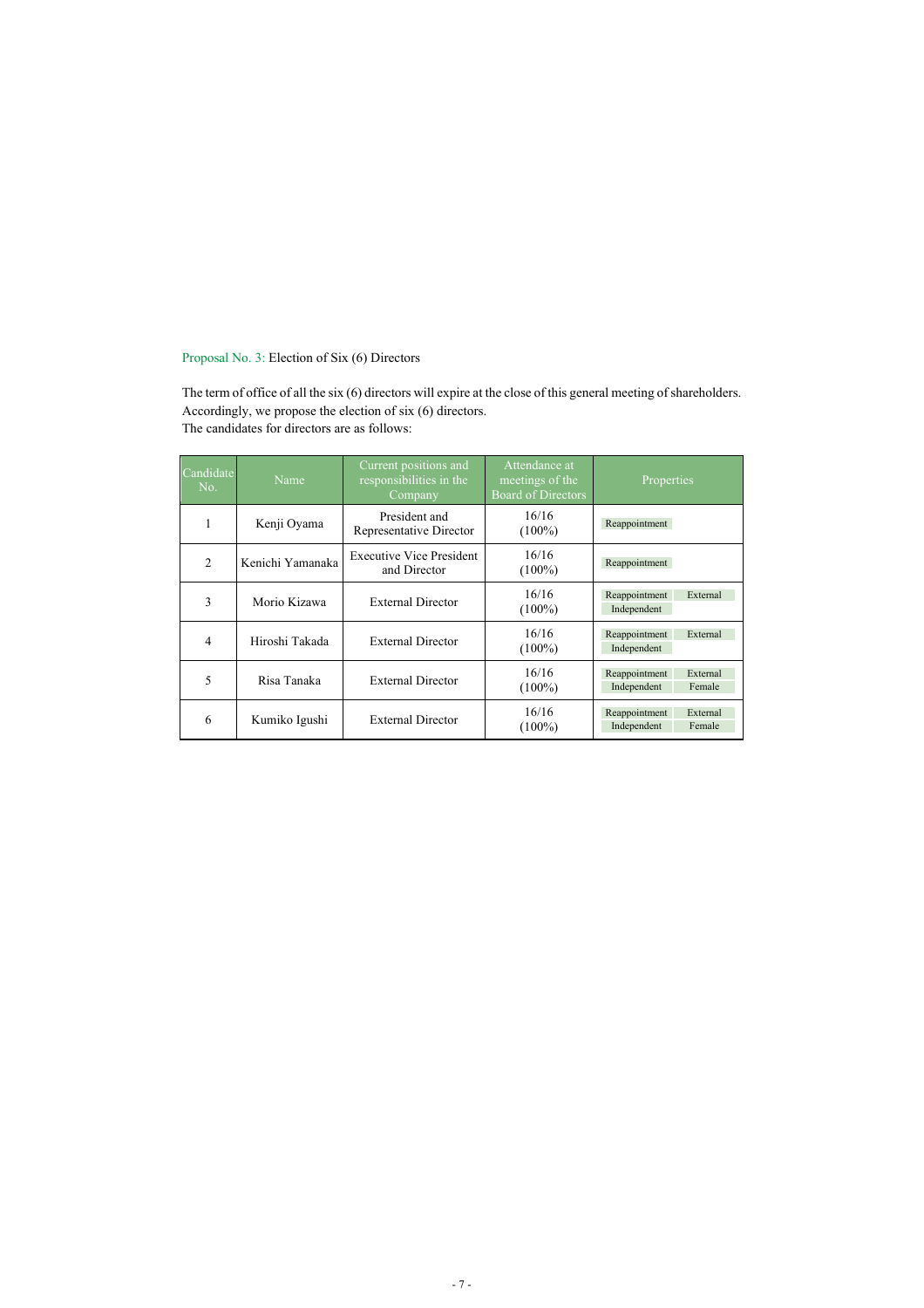| Candidate No.                                                                                                                                                                                 | Kenji Oyama                         |                                                                                                                                                                                                                                                                                                    |  | Reappointment                                                                                                                                                                                      |
|-----------------------------------------------------------------------------------------------------------------------------------------------------------------------------------------------|-------------------------------------|----------------------------------------------------------------------------------------------------------------------------------------------------------------------------------------------------------------------------------------------------------------------------------------------------|--|----------------------------------------------------------------------------------------------------------------------------------------------------------------------------------------------------|
| $\blacksquare$ Date of birth<br>September 10, 1968<br>Number of the Company's<br>shares held<br>1,048,773 shares<br>$\blacksquare$ Attendance at meetings of the<br><b>Board of Directors</b> | Apr. 1987<br>Apr. 1989<br>Jul. 2000 | Brief personal history, positions and responsibilities<br>Joined Being Co., Ltd.<br>Oct. 2005<br>Director of Being Co., Ltd.<br>Jan. 2006<br>Dec. 1996 President CEO of Being Investments<br>Jun. 2006<br>Corp.<br><b>Executive Vice President and</b><br>Jan. 2015<br>Director of Being Co., Ltd. |  | Consultant of ITX Corporation<br><b>Executive Vice President and</b><br>Director of the Company<br>President and Representative Director<br>of the Company (present)<br>Advanced Academic Agency's |
| $16/16(100\%)$                                                                                                                                                                                | Jul. 2002                           | Executive Officer, General Manager<br>of Marketing Department and Sales<br>Department of Being Co., Ltd.                                                                                                                                                                                           |  | Visiting Professor of The Graduate<br>School of Project Design (present)                                                                                                                           |
| Reasons for nomination as candidate for Director<br>$\mathbf{M}$ , and $\mathbf{M}$ , and $\mathbf{M}$ , and $\mathbf{M}$ , and $\mathbf{M}$ , and $\mathbf{M}$                               |                                     | . The contract of the contract of the contract of the contract of the contract of the contract of the contract of the contract of the contract of the contract of the contract of the contract of the contract of the contrac                                                                      |  | $\sim$ $\sim$ $\sim$ $\sim$ $\sim$ $\sim$                                                                                                                                                          |

Mr. Kenji Oyama has a great deal of experience and achievements as well as strong leadership with respect to corporate management. The Company has nominated him again as a candidate for Director, based on the judgment that he is the right person in terms of determining the execution of important duties and supervising the execution of responsibilities by Directors and Executive Officers.

| Candidate No.                                                                                                                                                   |                                     | 2 Kenichi Yamanaka                                                                                                                                                                                                                                                                                                                                                                                                    |           | Reappointment                                                                                                                                                                                                                                                                                                          |
|-----------------------------------------------------------------------------------------------------------------------------------------------------------------|-------------------------------------|-----------------------------------------------------------------------------------------------------------------------------------------------------------------------------------------------------------------------------------------------------------------------------------------------------------------------------------------------------------------------------------------------------------------------|-----------|------------------------------------------------------------------------------------------------------------------------------------------------------------------------------------------------------------------------------------------------------------------------------------------------------------------------|
| $\blacksquare$ Date of birth                                                                                                                                    |                                     | Brief personal history, positions and responsibilities                                                                                                                                                                                                                                                                                                                                                                |           |                                                                                                                                                                                                                                                                                                                        |
| October 10, 1968<br>Number of the Company's<br>shares held<br>$63,469$ shares<br>■ Attendance at meetings of the<br><b>Board of Directors</b><br>$16/16(100\%)$ | Apr. 1992<br>Jan. 1996<br>Oct. 2010 | Joined Mitsubishi Electric<br>Engineering Co., Ltd.<br>Joined Being Co., Ltd.<br>Apr. 2000 Executive Officer of Being Co., Ltd.<br>in charge of Business Strategies - EC Mar. 2012<br>promotion<br>Nov. 2005 Executive Officer CIO of JIMOS Co.,<br>Ltd. in charge of Corporate Services - Jan. 2014<br><b>B2B Solutions</b><br>Executive Officer and General<br>Manager of Administration Division<br>of the Company | Jan. 2011 | Executive Officer, General Manager<br>of Administration Division and<br>General Manager of Corporate<br>Management Group of the Company<br>Director, Executive Officer and<br>General Manager of Administration<br>Division of the Company<br><b>Executive Vice President and</b><br>Director of the Company (present) |

Reasons for nomination as candidate for Director

Mr. Kenichi Yamanaka has been supervising the administrative and business management sectors since he assumed the position of Executive Officer at the Company. In light of his career, the Company considers that he is the right person in terms of facilitating smooth organizational management on a Group-wide basis, and has therefore nominated him again as a candidate for Director.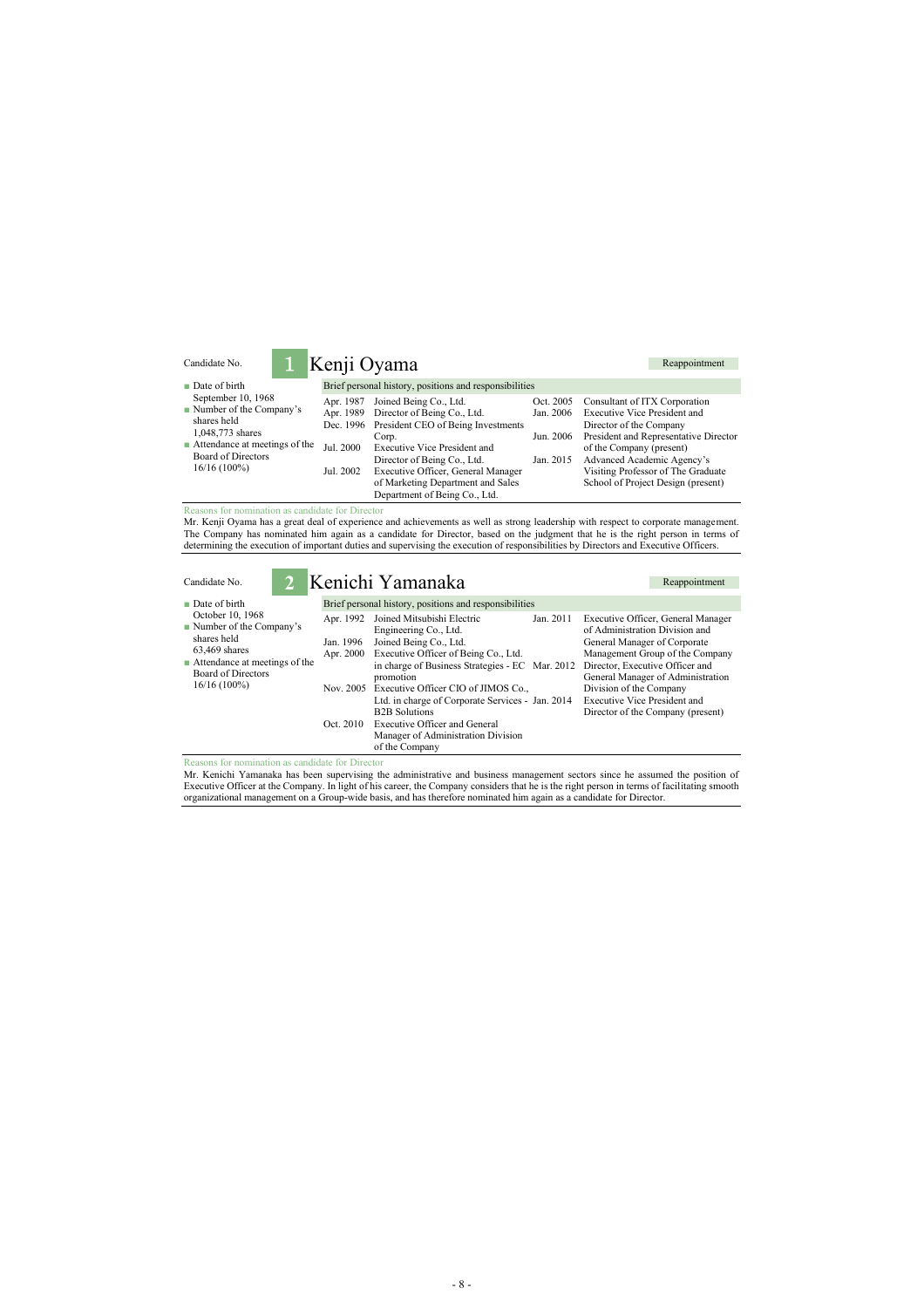| Candidate No.                                                                                                                                                                                                                         |  | Morio Kizawa |                                                                                                                                                                                                                           | Reappointment          |                                                                                                                                                                                      | External | Independent |
|---------------------------------------------------------------------------------------------------------------------------------------------------------------------------------------------------------------------------------------|--|--------------|---------------------------------------------------------------------------------------------------------------------------------------------------------------------------------------------------------------------------|------------------------|--------------------------------------------------------------------------------------------------------------------------------------------------------------------------------------|----------|-------------|
| $\blacksquare$ Date of birth<br>April 8, 1944<br>Number of the Company's<br>shares held                                                                                                                                               |  | Apr. 1970    | Brief personal history, positions and responsibilities<br>Joined Nippon Univac Ltd. (now<br>Nihon Unisys, Ltd.)<br>Mar. 1985 Joined Citizen Watch Co., Ltd.                                                               | Feb. 1999<br>Feb. 2006 | President and Representative<br>Director of Conexant Systems Japan<br>Co., Ltd.                                                                                                      |          |             |
| $16,400$ shares<br>$\blacksquare$ Attendance at meetings of the<br><b>Board of Directors</b><br>$16/16(100\%)$<br>$\blacksquare$ Number of years as director<br>10 years (at the close of this<br>general meeting of<br>shareholders) |  | Feb. 1992    | Sept. 1985 Citizen Europe Ltd.<br>President and Managing Director<br>President and Representative<br>Director, and Vice-President of U.S. Mar. 2012<br><b>Headquarters of Mentor Graphics</b><br>Japan Co. Ltd.           |                        | President and Representative<br>Director, and Vice-President of U.S.<br>Headquarters of Autodesk, Inc.<br>Advisor of Autodesk, Inc.<br>External Director of the Company<br>(present) |          |             |
|                                                                                                                                                                                                                                       |  |              | Reason for the selection as a candidate for External Director and expected roles<br>Mr. Morio Kizawa has served as Representative Director at Autodesk, Inc. and other companies and played an active role as the manager |                        |                                                                                                                                                                                      |          |             |

of an IT company and a global company that engage in software development and sales, etc. He has specialist knowledge and extensive experience in the industries related to the Company's business.

The Company nominated Mr. Morio Kizawa again as a candidate for External Director because, by leveraging his knowledge and experience, it can expect to obtain advice from various perspectives on the general management of the Company.

### Matters relating to independence

The Company considers Mr. Morio Kizawa to be a candidate for independent director because, given his objective and neutral standpoint that is independent from the Company, he is unlikely to have conflicts of interest with general shareholders, and satisfies the requirements for independent officers as specified by the Tokyo Stock Exchange.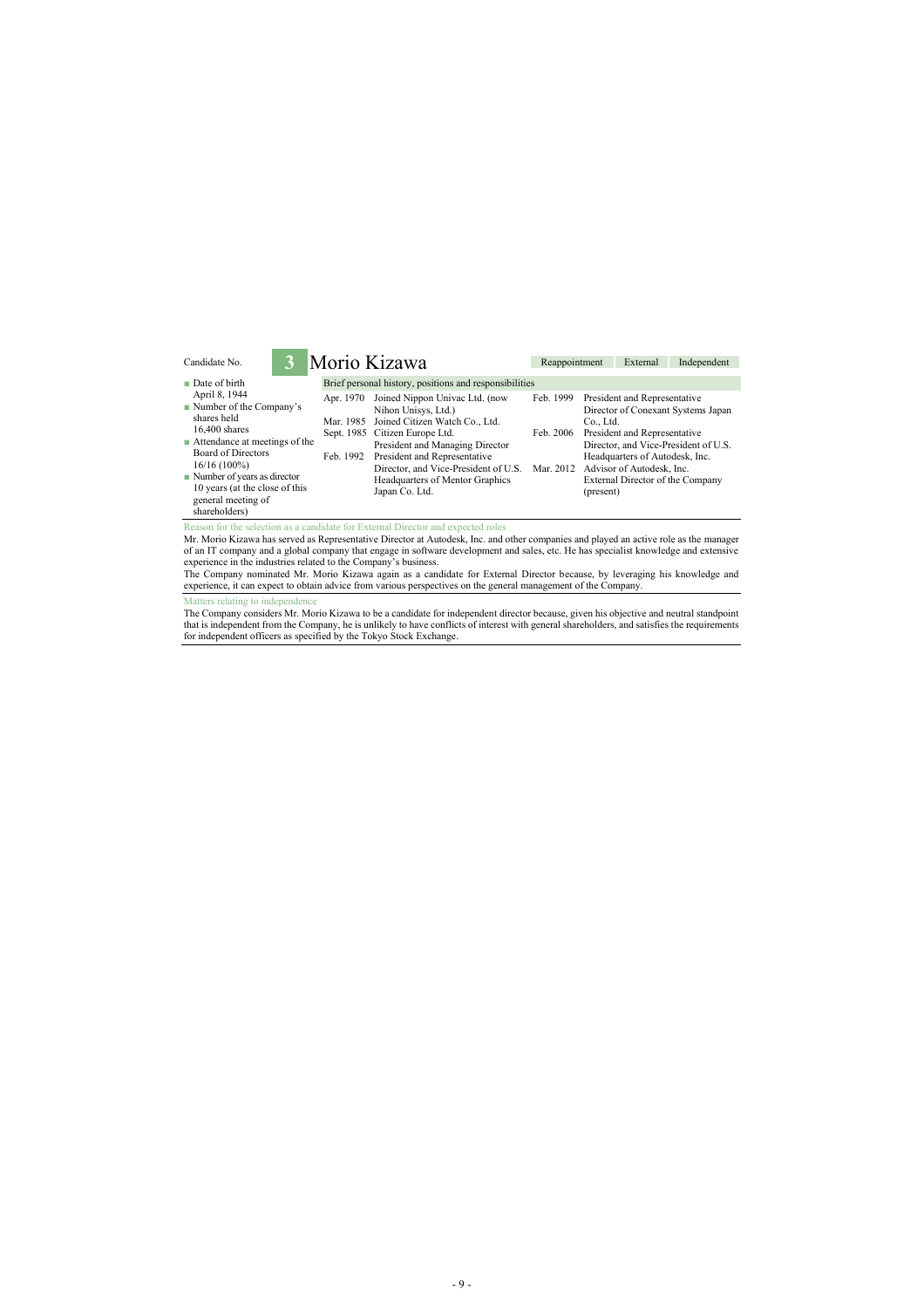| Candidate No.                                                                                                                                            | 4 |                        | Hiroshi Takada                                                                                                                                               | Reappointment          |                                                                                                                  | External                                                                                                                                                                                                                                                                                               | Independent                                                             |  |  |
|----------------------------------------------------------------------------------------------------------------------------------------------------------|---|------------------------|--------------------------------------------------------------------------------------------------------------------------------------------------------------|------------------------|------------------------------------------------------------------------------------------------------------------|--------------------------------------------------------------------------------------------------------------------------------------------------------------------------------------------------------------------------------------------------------------------------------------------------------|-------------------------------------------------------------------------|--|--|
| $\blacksquare$ Date of birth                                                                                                                             |   |                        | Brief personal history, positions and responsibilities                                                                                                       |                        |                                                                                                                  |                                                                                                                                                                                                                                                                                                        |                                                                         |  |  |
| December 22, 1946<br>Number of the Company's<br>shares held<br>$6,400$ shares<br>■ Attendance at meetings of the<br>Board of Directors<br>$16/16(100\%)$ |   | Apr. 1969<br>Jan. 1995 | Joined Toyota Motor Sales Co., Ltd.<br>Dec. 2009<br>(now Toyota Motor Corporation)<br>General Manager of Advertising<br>Division of Toyota Motor             |                        |                                                                                                                  | President and Representative<br>Director of Toyota Motor Sales &<br>Marketing Corp. (now Toyota                                                                                                                                                                                                        |                                                                         |  |  |
|                                                                                                                                                          |   | Jun. 2001              | Corporation<br>Director of Toyota Motor<br>Corporation                                                                                                       | Jul. 2012              | Motor Corporation)<br>Head Director of Organization for<br>Small & Medium Enterprises and<br>Regional Innovation |                                                                                                                                                                                                                                                                                                        |                                                                         |  |  |
| $\blacksquare$ Number of years as director<br>2 years (at the close of this                                                                              |   | Jun. 2003              | Managing Officer of Toyota Motor<br>Corporation                                                                                                              | May 2013               |                                                                                                                  | Representative Director of All<br>Japan Radio & Television<br>Commercial Confederation (now<br>All Japan Confederation of<br>Creativity) (present)<br>Representative Director of Japan<br>General Incorporate Association of<br>Professionals for Medium and<br><b>Small Sized Business Management</b> |                                                                         |  |  |
| general meeting of<br>shareholders)                                                                                                                      |   | Jun. 2005              | Senior Managing Director of<br>Toyota Motor Corporation                                                                                                      |                        |                                                                                                                  |                                                                                                                                                                                                                                                                                                        |                                                                         |  |  |
|                                                                                                                                                          |   | Jun. 2009              | Chairman and Representative<br>Director of Toyota Administa Inc.<br>(now Toyota Mobility Tokyo. Inc.)<br>Chairman of Toyota Nagoya<br>Education Center, Inc. | Jul. 2019              |                                                                                                                  |                                                                                                                                                                                                                                                                                                        |                                                                         |  |  |
|                                                                                                                                                          |   | Oct. 2009              | President and Representative Director<br>of Toyota Marketing Japan<br>Corporation (now Toyota Motor<br>Corporation)                                          | Mar. 2020<br>Jun. 2020 | (present)                                                                                                        | Ltd. (JPBM) (present)<br>Power Co., Inc. (present)                                                                                                                                                                                                                                                     | External Director of the Company<br>External Director of Chubu Electric |  |  |
|                                                                                                                                                          |   |                        | Important concurrent positions                                                                                                                               |                        |                                                                                                                  |                                                                                                                                                                                                                                                                                                        |                                                                         |  |  |
|                                                                                                                                                          |   |                        | Depresentative Director of All Japan Confederation of Creativity                                                                                             |                        |                                                                                                                  |                                                                                                                                                                                                                                                                                                        |                                                                         |  |  |

ederation of Creativity Representative Director of JPBM

selection as a candidate for External Director and expected role

Mr. Hiroshi Takada engaged in the management of advertising, sales, marketing and other operations at Toyota Motor Corporation and served as an officer of the company and a representative director at its group's sales and marketing affiliates. In addition, he plays an active role as the head of an independent administrative agency that undertakes support for the management of medium- and small-sized companies. He has specialist knowledge and extensive experience for the promotion of a range of businesses.

The Company has nominated Mr. Takada as a candidate for External Director again because by leveraging his knowledge and experience, it can expect to obtain advice from various perspectives on sales, marketing and new business strategies of the Company.

Matters relating to indep

The Company considers Mr. Hiroshi Takada to be a candidate for independent director because, given his objective and neutral standpoint that is independent from the Company, he is unlikely to have conflicts of interest with general shareholders, and satisfies the requirements for independent officers as specified by the Tokyo Stock Exchange.

The Company engages in transactions with companies referred to in the above brief history including Toyota Motor Corporation, which however account for less than one percent of overall transactions conducted by the Company and other companies.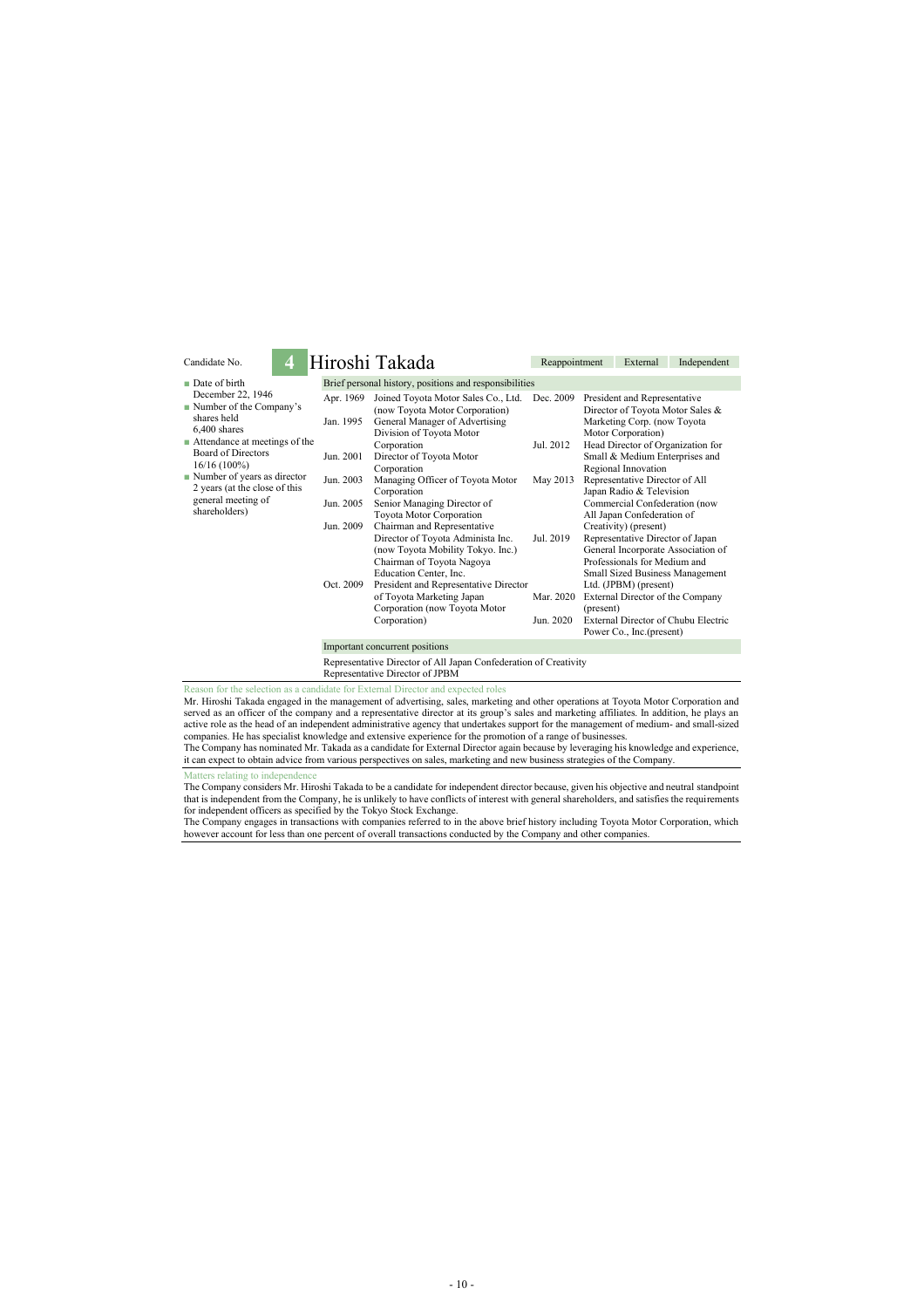| 5<br>Candidate No.                                                                                                                                                       | Risa Tanaka                                            |                                                                                                                                                                                                                                                                     | Reappointment          | External  | Independent                                                                                                                                                                                                                                                           | Female |  |
|--------------------------------------------------------------------------------------------------------------------------------------------------------------------------|--------------------------------------------------------|---------------------------------------------------------------------------------------------------------------------------------------------------------------------------------------------------------------------------------------------------------------------|------------------------|-----------|-----------------------------------------------------------------------------------------------------------------------------------------------------------------------------------------------------------------------------------------------------------------------|--------|--|
| ■ Date of birth                                                                                                                                                          | Brief personal history, positions and responsibilities |                                                                                                                                                                                                                                                                     |                        |           |                                                                                                                                                                                                                                                                       |        |  |
| November 14, 1966<br>Number of the Company's<br>shares held<br>$0$ shares<br>$\blacksquare$ Attendance at meetings of the<br><b>Board of Directors</b><br>$16/16(100\%)$ | Apr. 1993<br>Feb. 2001<br>Aug. 2010<br>Apr. 2012       | Joined Sendenkaigi Co., Ltd.<br>Director and Editor-in-Chief of<br>Sendenkaigi Co., Ltd.<br>Director of Japan Association for<br>Rail Advertising (present)<br>Professor at The Graduate School of<br>Project Design of Advanced                                    | Feb. 2019              | (present) | Member of the Social Capital<br>Development Council and the<br>Transport Policy Council (MLIT)<br>Member of the Fiscal System<br>Council (Ministry of Finance)<br>(present)<br>External Director of SB Players<br>Corp. (present)<br>External Director of the Company |        |  |
| $\blacksquare$ Number of years as director<br>2 years (at the close of this<br>general meeting of<br>shareholders)                                                       | Apr. 2014                                              | Academy Agency<br><b>Executive Vice President and</b><br>Managing Editor of Sendenkaigi<br>Co., Ltd.                                                                                                                                                                | Jun. 2019<br>Mar. 2020 | (present) |                                                                                                                                                                                                                                                                       |        |  |
|                                                                                                                                                                          | Jun. 2014                                              | External Director of Japan Post Co.,<br>Ltd. (present)                                                                                                                                                                                                              | Oct. 2020              |           | Member of National Land<br>Development Council (present)                                                                                                                                                                                                              |        |  |
|                                                                                                                                                                          | Apr. 2016<br>Jan. 2019                                 | President of The Graduate School of<br>Project Design of Advanced<br>Academy Agency (present)<br>Director of Media and Information<br>of Sendenkaigi Co., Ltd. (present)<br>Member of the Central Environment<br>Council (Ministry of the<br>Environment) (present) | Apr. 2021<br>Jan. 2022 |           | Director of Mie University (present)<br>Member of the 33nd Local System<br>Research Council (Ministry of<br>Internal Affairs and<br>Communications) (present)                                                                                                         |        |  |
|                                                                                                                                                                          |                                                        | Important concurrent positions                                                                                                                                                                                                                                      |                        |           |                                                                                                                                                                                                                                                                       |        |  |
|                                                                                                                                                                          |                                                        | President of The Graduate School of Project Design of Advanced Academy Agency                                                                                                                                                                                       |                        |           |                                                                                                                                                                                                                                                                       |        |  |

Reason for the selection as a candidate for External Director and expected roles

Ms. Risa Tanaka has a great deal of knowledge about corporate public relations and marketing, and in addition, has specialist knowledge and extensive experience related to the Company's business, particularly because she has been making proposals and recommendations for many years from various perspectives, including that as a committee member of the National Land Development Council related to the automobile industry.

The Company has nominated Ms. Risa Tanaka again as a candidate for External Director because, by benefiting from her knowledge and experience, it can expect to obtain advice from various perspectives on the Company's public relations and growth strategies. She is an External Director at Japan Post Co., Ltd., which has received administrative punishment for illegal sales practices on December 27, 2019 from the Minister of Internal Affairs and Communications and the Financial Services Agency. As an External Director, she regularly gives advice about compliance. After the illegal practices were revealed, she requested that the Board of Directors of Japan Post take steps to prevent a recurrence and has been performing her duties appropriately.

Matters relating to independence

п

Given her objective and neutral standpoint that is independent from the Company, Ms. Risa Tanaka is unlikely to have conflicts of interest with general shareholders and satisfies the requirements for independent officers as specified by the Tokyo Stock Exchange. The Company thus considers her as a candidate for independent corporate auditor.

(Note) The name of Ms. Risa Tanaka in the family register is Risa Saito.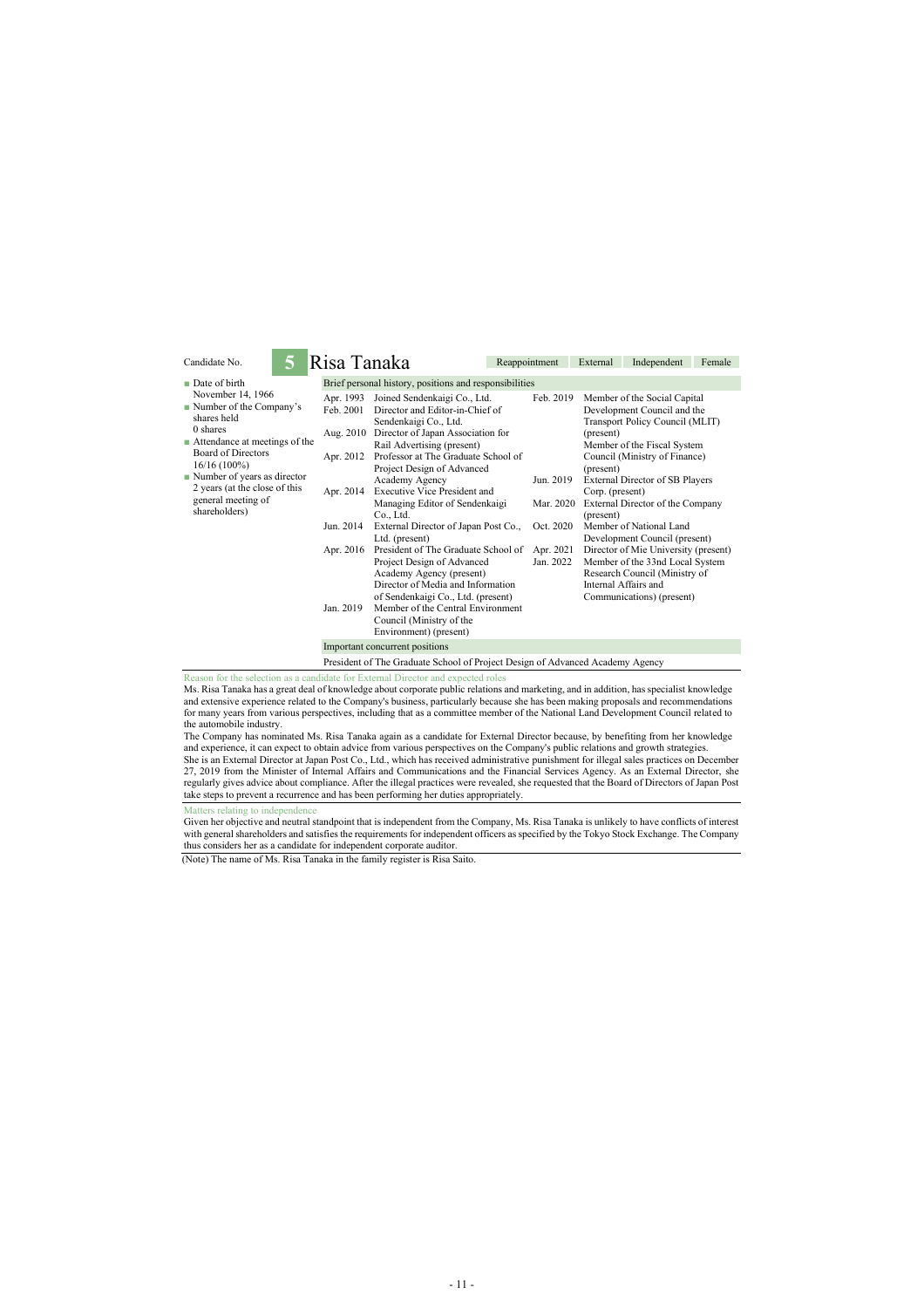| Candidate No.                                                               | 6 <sup>1</sup>                                             |           | Kumiko Igushi                                                                                                                   | Reappointment |           | External                                                     | Independent                                                                                                                        | Female |  |
|-----------------------------------------------------------------------------|------------------------------------------------------------|-----------|---------------------------------------------------------------------------------------------------------------------------------|---------------|-----------|--------------------------------------------------------------|------------------------------------------------------------------------------------------------------------------------------------|--------|--|
| Date of birth                                                               |                                                            |           | Brief personal history, positions and responsibilities                                                                          |               |           |                                                              |                                                                                                                                    |        |  |
| September 3, 1968<br>shares held<br>$0$ shares                              | Number of the Company's<br>■ Attendance at meetings of the | Oct. 2000 | Manager of Telecom and Media<br>Division of Deloitte Tohmatsu<br>Consulting Co., Ltd. (now Deloitte<br>Tohmatsu Consulting LLC) |               | Jun. 2009 |                                                              | Acquired the master of public<br>administration degree (MPA) at<br>Graduate School of Public<br>Administration, Harvard University |        |  |
| <b>Board of Directors</b><br>$16/16(100\%)$                                 |                                                            | Jan. 2003 | Manager of Strategic Planning<br>Department of Hewlett-Packard<br>Japan, Ltd. (now Deloitte Tohmatsu                            |               | Sep. 2011 |                                                              | Manager - Strategy and Market<br>Development -, Global Business<br>Service at IBM Japan, Ltd.                                      |        |  |
| $\blacksquare$ Number of years as director<br>2 years (at the close of this |                                                            | Sep. 2003 | Consulting LLC.)<br>Manager of Liaison Department of                                                                            |               | Jul. 2012 |                                                              | Associate Partner, Consulting<br>Department, Global Business                                                                       |        |  |
| general meeting of<br>shareholders)                                         |                                                            |           | Strategic Planning Office and<br>concurrently a chief lobbyist of                                                               |               | Sep. 2014 | Service at IBM Japan, Ltd.<br>Established, and President and |                                                                                                                                    |        |  |
|                                                                             |                                                            |           | Hewlett-Packard Japan, Ltd. (now<br>Hewlett Packard Japan, G.K.)                                                                |               |           | Representative Director<br>(CEO&COO) of K.K.                 |                                                                                                                                    |        |  |
|                                                                             |                                                            | Jun. 2006 | Manager of Business Planning<br>Department and Manager of New                                                                   |               | Nov. 2015 | Corporation                                                  | Kasumigaseki Sogo Kenkyusho<br><b>External Director of USEN</b>                                                                    |        |  |
|                                                                             |                                                            |           | <b>Business Development Department</b><br>at Aon Holdings Japan, Ltd.<br>Manager of Sales Market                                |               | Apr. 2016 | Ltd.                                                         | External Director of Amagasa Co.,                                                                                                  |        |  |
|                                                                             |                                                            |           | Development Department at Aon<br>Risk Management Japan, Ltd. (now                                                               |               | Jul. 2017 |                                                              | External Director of USEN-NEXT<br>HOLDINGS Co., Ltd.                                                                               |        |  |
|                                                                             |                                                            |           | Aon Japan Ltd.)<br>HR Consulting Director at Aon                                                                                |               | Jul. 2018 |                                                              | <b>External Director of Visionary</b><br>Holdings Co., Ltd (present)                                                               |        |  |
|                                                                             |                                                            |           | Consulting Japan, Ltd. (now Aon<br>Solutions Japan, Ltd.)                                                                       |               | Mar. 2020 | (present)                                                    | External Director of the Company                                                                                                   |        |  |
|                                                                             |                                                            |           |                                                                                                                                 |               | Dec. 2021 |                                                              | Advisor to USEN-NEXT<br>HOLDINGS Co., Ltd. (present)                                                                               |        |  |

Reason for the selection as a candidate for External Director and expected roles

Ms. Kumiko Igushi engaged in business strategies and other services in companies that operate businesses globally, and has specialist knowledge and extensive experience concerning new business development and overseas business expansion in particular. The Company has nominated Ms. Kumiko Igushi again as a candidate for External Director because, by benefiting from her knowledge and experience, it can expect to obtain advice from various perspectives on the Company's new business management and overseas expansion.

Matters relating to independence

п

The Company considers Ms. Kumiko Igushi to be a candidate for independent director because, given her objective and neutral standpoint that is independent from the Company, she is unlikely to have conflicts of interest with general shareholders, and satisfies the requirements for independent officers as specified by the Tokyo Stock Exchange.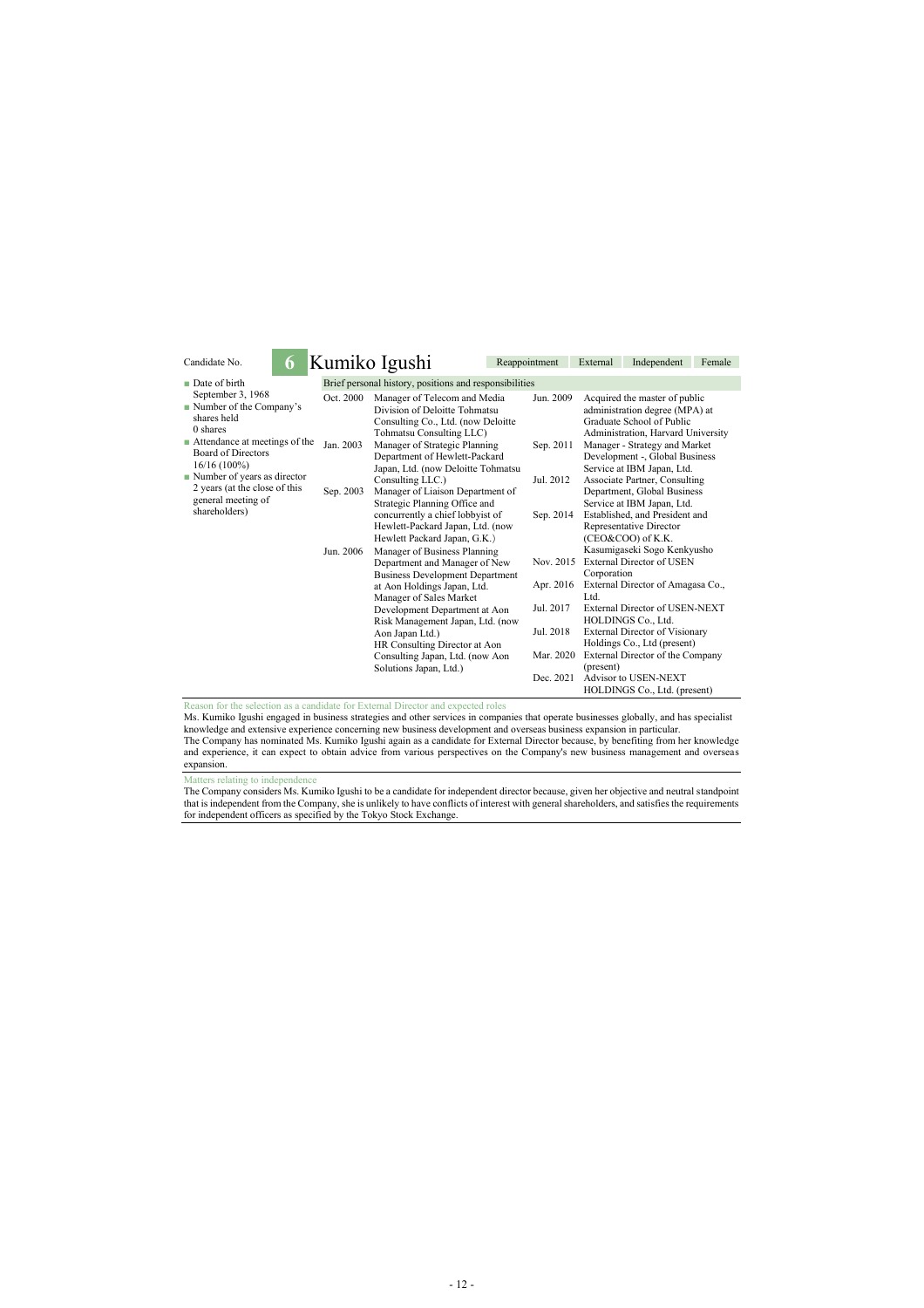(Notes) 1. There are no special interests between any candidate for director and the Company.

- 2. The candidates Mr. Morio Kizawa, Mr. Hiroshi Takada, Ms. Risa Tanaka and Ms. Kumiko Igushi are nominated as External Directors.
- 3. The Company has notified the Tokyo Stock Exchange (TSE) of Mr. Morio Kizawa, Mr. Hiroshi Takada, Ms. Risa Tanaka and Ms. Kumiko Igushi as Independent Directors stipulated by the Tokyo Stock Exchange. If the re-appointment of the External Director candidates Mr. Morio Kizawa, Mr. Hiroshi Takada, Ms. Risa Tanaka and Ms. Kumiko Igushi are approved, the Company plans to keep them as Independent Officers.
- 4. The Company has entered into liability limitation agreements with Mr. Morio Kizawa, Mr. Hiroshi Takada, Ms. Risa Tanaka and Ms. Kumiko Igushi pursuant to Article 427, Paragraph 1 of the Companies Act, limiting their liability for damages as provided for under Article 423, Paragraph 1 of the Companies Act. If the reappointment of External Director candidates Mr. Morio Kizawa, Mr. Hiroshi Takada, Ms. Risa Tanaka and Ms. Kumiko Igushi is approved, the Company will extend the term of the agreement.

The limitation of liability for damages under these agreements is the amount specified by laws and regulations, and such limitation of liability is approved only if the applicable External Director has executed his or her duties in good faith without committing gross negligence.

5. The Company entered into a liability insurance agreement for executive officers, etc. with an insurance company as stipulated in Article 430-3, paragraph 1 of the Companies Act to make sure that every officer, executive director and employee who is in a managerial or supervisory position at the Company or its subsidiaries is compensated for losses and damages incurred by him/her according to the said insurance. The candidates will be the insured under the insurance policy if they are appointed and take office as a Director. The insurance policy is scheduled to be renewed with the same coverage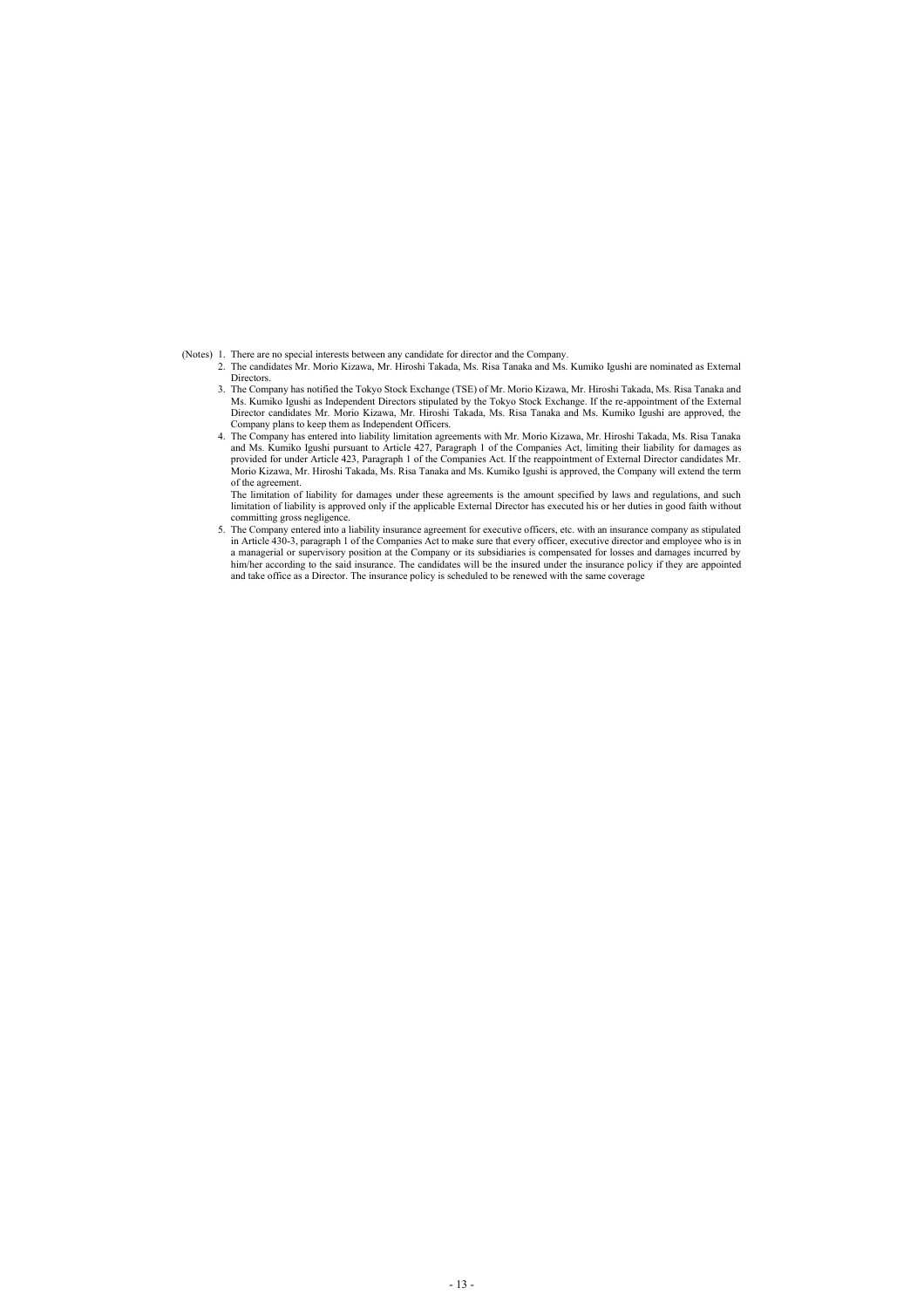(Reference) Expertise and careers (skills matrix) of Directors and Audit & Supervisory Board members In the skills matrix for the Company's officers, namely, directors and audit & supervisory board members, skills are defined separately depending on whether officers are executive directors or non-executive directors as indicated below.

(●) Executive director: Officer's skills that should be demonstrated for the execution of operations (■) Non-executive director: Officer's specific skills that the Company expects to be demonstrated.

If the election of all directors proposed in the notice of convocation is approved, the skills matrix for the Company's directors and audit & supervisory board members are shown as below.

|                    |                                                   | <b>Expertise and Experience</b> |                       |                            |                        |                        |                |                                            |                                                          |  |
|--------------------|---------------------------------------------------|---------------------------------|-----------------------|----------------------------|------------------------|------------------------|----------------|--------------------------------------------|----------------------------------------------------------|--|
| Name               | Positions at the<br>Company after the<br>election | management<br>Overal            | knowledge<br>Industry | Internationa<br>experience | marketing<br>Sales and | echnologies<br>and R&D | $\overline{C}$ | anagement<br>ega<br>and<br>risk<br>affairs | Finance<br>acc<br>ö<br>∊<br>$3$ untung<br><sub>pus</sub> |  |
| Kenji Oyama        | President and<br>Representative Director          | ۵                               | $\bullet$             | ۸                          | ۸                      | ۰                      | ۰              |                                            |                                                          |  |
| Kenichi Yamanaka   | <b>Executive Vice</b><br>President and Director   | c                               | 0                     |                            | ۸                      |                        | 0              | c                                          |                                                          |  |
| Morio Kizawa       | <b>External Director</b>                          | П                               | п                     | П                          |                        |                        |                |                                            |                                                          |  |
| Hiroshi Takada     | <b>External Director</b>                          | П                               | п                     |                            | m.                     |                        |                |                                            |                                                          |  |
| Risa Tanaka        | <b>External Director</b>                          |                                 | ш                     |                            | m.                     |                        |                |                                            |                                                          |  |
| Kumiko Igushi      | <b>External Director</b>                          |                                 |                       | П                          | m.                     |                        |                |                                            |                                                          |  |
| Kenji Hirasawa     | <b>Full-time Auditor</b>                          |                                 |                       |                            |                        |                        |                | П                                          | П                                                        |  |
| Tsuyoshi Nishimoto | <b>External Corporate</b><br>Auditor              |                                 |                       |                            |                        |                        |                | П                                          |                                                          |  |
| Hideto Ozaki       | <b>External Corporate</b><br>Auditor              | г                               |                       |                            |                        |                        |                |                                            |                                                          |  |

(Notes) 1. General management: Management experience at listed companies required to make management decisions while also taking

appropriate risk-taking into account 2. Industrial knowledge: Deep knowledge about industries surrounding the Company and SaaS-based businesses

3. Overseas experience: Management experience backed by global perspectives nurtured at international companies

4. Sales and marketing: Knowledge of sales activities and marketing that have a direct impact on sales and profitability of companies.

5. Technology and research & development: Knowledge about research and development activities with a focus on software

6. ICT: Knowledge about the utilization of digital information by means of telecommunication technologies such as the Internet 7. Legal affairs: Knowledge about risk management and the experience thereof required to facilitate sound and stable management, while simultaneously taking laws and compliance into consideration.

8. Finance and accounting: Knowledge about financial strategies and general accounting / tax matters at companies and experience thereof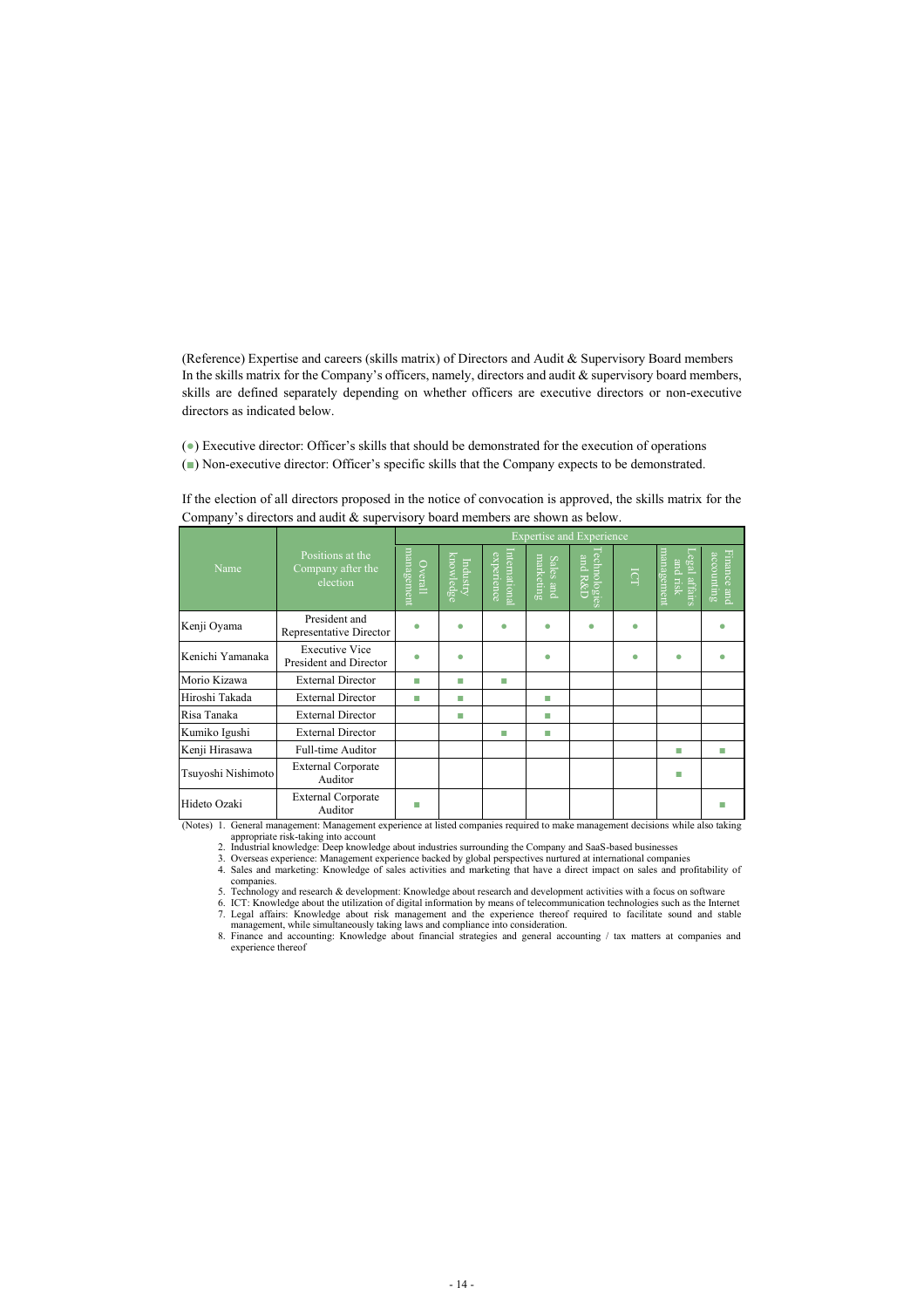Proposal No. 4: Election of Two (2) Substitute Corporate Auditors

The Company wishes to elect two (2) Substitute Corporate Auditors in advance in case there is a shortfall in the number of Corporate Auditors specified by laws and regulations.

The candidates for Substitute Corporate Auditors are as follows. Candidate Kinya Ikeda is nominated to fill any vacancy for a Corporate Auditor who is not an External Corporate Auditor, and candidate Yusuke Asakura is nominated to fill any vacancy for an External Corporate Auditor.

The Board of Corporate Auditors has approved this proposal in advance.

| Candidate No.                                                      |  | Kinya Ikeda                          |                                                                                                                               |                        |                                                                                                                                                                     |  |  |
|--------------------------------------------------------------------|--|--------------------------------------|-------------------------------------------------------------------------------------------------------------------------------|------------------------|---------------------------------------------------------------------------------------------------------------------------------------------------------------------|--|--|
| $\blacksquare$ Date of birth                                       |  | Brief personal history and positions |                                                                                                                               |                        |                                                                                                                                                                     |  |  |
| May 20, 1959<br>Number of the Company's<br>shares held<br>0 shares |  | Apr. 1982<br>Jun. 2010               | Joined NEC Corporation<br>General Manager of Sales<br>Coordination / Examination<br>Planning Department of NEC<br>Corporation | Apr. 2015              | General Manager of Management<br>Audit Department of NEC Networks<br>& System integration Corporation<br>Senior General Manager of Safety<br><b>Quality Control</b> |  |  |
|                                                                    |  | Jun. 2012                            | General Manager of Sales<br>Coordination / Examination<br>Department of NEC Corporation                                       | Apr. 2018<br>Aug. 2019 | Division of NEC Networks &<br><b>System Integration Corporation</b><br>Joined the Company                                                                           |  |  |
|                                                                    |  | Apr. 2014                            | General Manager of Audit<br>Department of NEC Networks &<br><b>System Integration Corporation</b>                             | Jan. 2020<br>Mar. 2020 | General Manager of Internal Audit<br>Office of the Company (present)<br>Substitute Corporate Auditors of the<br>Company (present)                                   |  |  |

Reason for nomination as candidate for Substitute Corporate Auditor

Mr. Kinya Ikeda has served as the General Manager of Audit Department at NEC Networks & System Integration Corporation and has specialist knowledge and extensive experience in the Auditing. He is involved in audit operations relating to the appropriateness of each division from a fair and independent standpoint as the General Manager of Internal Audit Office of the Company. The Company nominated Mr. Kinya Ikeda as a candidate for Substitute Corporate Auditor again because, by leveraging his knowledge

and experience, based on the judgement that he is the right person in terms of being able to appropriately carry out his duties as a Corporate Auditor of the Company.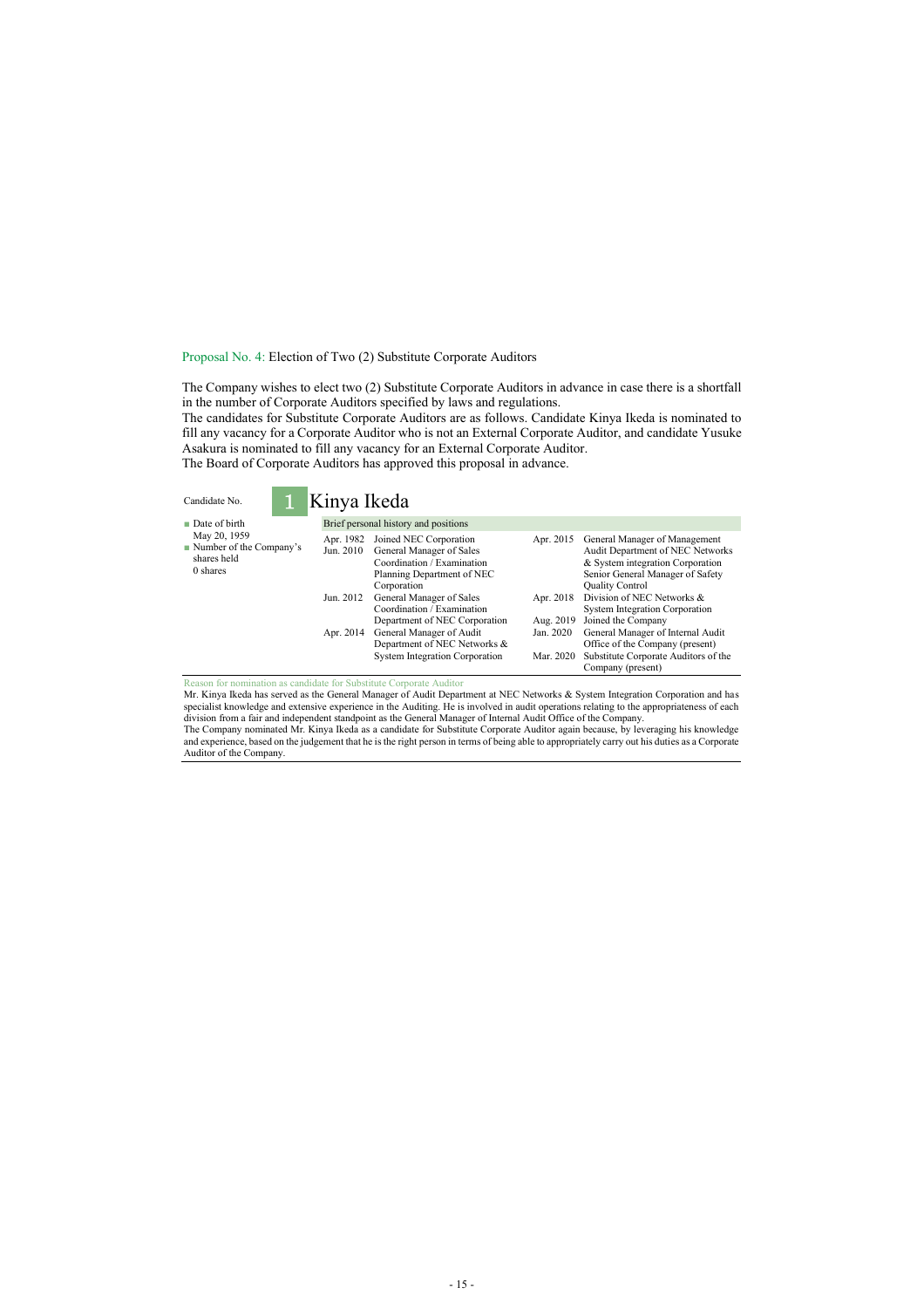| Candidate No.                                                                                         |  | 2 Yusuke Asakura                                                             | External<br>Independent                                                  |                                                                                                                                                                                                                                                                        |  |  |
|-------------------------------------------------------------------------------------------------------|--|------------------------------------------------------------------------------|--------------------------------------------------------------------------|------------------------------------------------------------------------------------------------------------------------------------------------------------------------------------------------------------------------------------------------------------------------|--|--|
| $\blacksquare$ Date of birth<br>August 19, 1982<br>Number of the Company's<br>shares held<br>0 shares |  | Brief personal history and positions                                         |                                                                          |                                                                                                                                                                                                                                                                        |  |  |
|                                                                                                       |  | Sep. 2007<br>Dec. 2008                                                       | Passed the bar examination<br>Mar. 2016<br>Registered as attorney-at-law | Substitute External Corporate<br>Auditor of the Company                                                                                                                                                                                                                |  |  |
|                                                                                                       |  |                                                                              | Joined Bingham McCutchen<br>Dec. 2017<br>Murase, Sakai Mimura Aizawa-    | External Corporate Auditor of the<br>Company                                                                                                                                                                                                                           |  |  |
|                                                                                                       |  | Sep. 2011                                                                    | Foreign Law Joint Enterprise<br>Mar. 2018<br>Partner of Miwa Law Firm    | Substitute External Corporate<br>Auditor of the Company (present)                                                                                                                                                                                                      |  |  |
|                                                                                                       |  |                                                                              | May. 2021                                                                | Partner of Akiyama Asakura Law<br>Office (present)                                                                                                                                                                                                                     |  |  |
|                                                                                                       |  | Important concurrent positions                                               |                                                                          |                                                                                                                                                                                                                                                                        |  |  |
|                                                                                                       |  | Partner of Akiyama Asakura Law Office                                        |                                                                          |                                                                                                                                                                                                                                                                        |  |  |
|                                                                                                       |  | Reason for nomination as candidate for Substitute External Corporate Auditor |                                                                          | Mr. Yusuke Asakura is a qualified attorney-at-law and expert in corporate law, and has special knowledge and extensive experience.<br>Although Mr. Yusuke Asakura has not been involved in corporate management in the past, the Company has continued to nominate Mr. |  |  |

Although Mr. Yusuke Asakura has not been involved in corporate management in the past, the Company has continued to nominate Mr. Yusuke Asakura as a candidate for Substitute External Corporate Auditor based on the judgement that he is the right person as an External Corporate Auditor in terms of ensuring the appropriateness of the execution of the Company's business, focusing on the reinforcement of the audit capabilities of the Corporate Auditor for the aforementioned reason.

#### Matters relating to independence

The Company does not have any dealings with the abovementioned law firms and considers Mr. Yusuke Asakura to be a candidate for Substitute External Corporate Auditor because, given his objective and neutral standpoint that is independent from the Company, he is unlikely to have conflicts of interest with general shareholders, and satisfies the requirements for independent officers as specified by the Tokyo Stock Exchange (TSE).